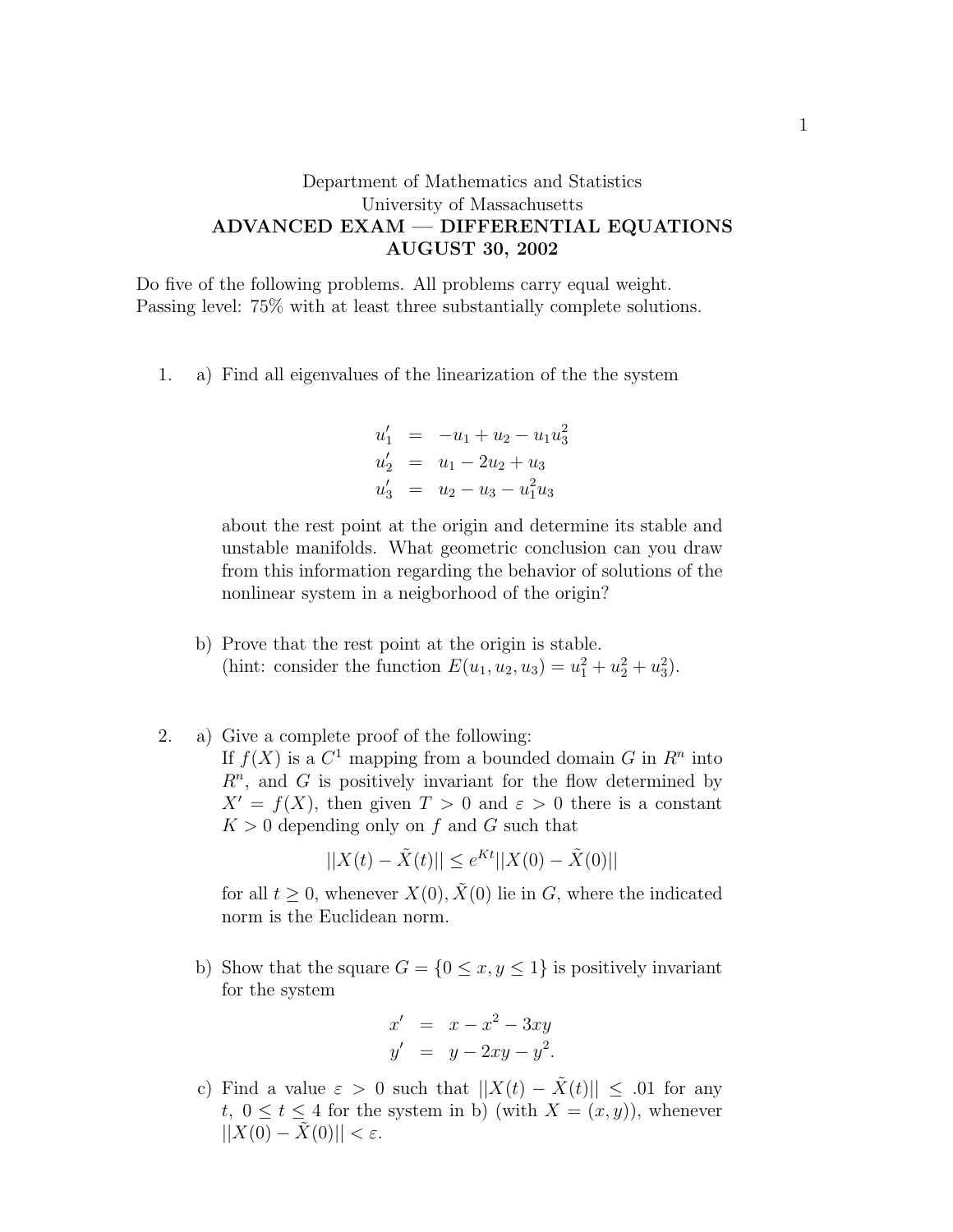3. a) Find the solution  $u(x, t)$  of the initial value problem

$$
u_t + x^3 u_x = 0, \quad u(x,0) = u_0(x)
$$

with  $x \in R$ .

b) For  $u_0$  continuous and x fixed, find

$$
\lim_{t \to \infty} u(x, t).
$$

4. Consider the biharmonic equation

$$
\Delta^2 u = f \quad \text{in} \quad \Omega, \quad \text{with data}
$$

$$
u = 0, \quad \frac{\partial u}{\partial n} = 0 \quad \text{on} \quad \partial \Omega,
$$

where  $\Omega$  is a regular bounded open subset of the plane  $R^2$ , and  $f \in L^2$ .

- a) Define a weak solution for this problem. Be sure to explain your definition.
- b) Show that any weak solution which is also a  $C<sup>4</sup>$  function is a classical solution.
- 5. Consider the heat equation in the domain  $\Omega \times (0,\infty)$ , and satisfying the Neumann condition

$$
\frac{\partial u}{\partial n} = 0 \quad \text{on} \quad \partial\Omega \times (0, \infty).
$$

- a) Write down a series expansion of the solution to the initial value problem in terms of the eigenfunctions  $\phi_n$  of the Laplacian on the domain  $\Omega$ .
- b) For  $\Omega$  the unit disk and for initial data

$$
u(x,0) = u_0(|x|),
$$

give the solution explicitly by calculating its eigenfunction expansion.